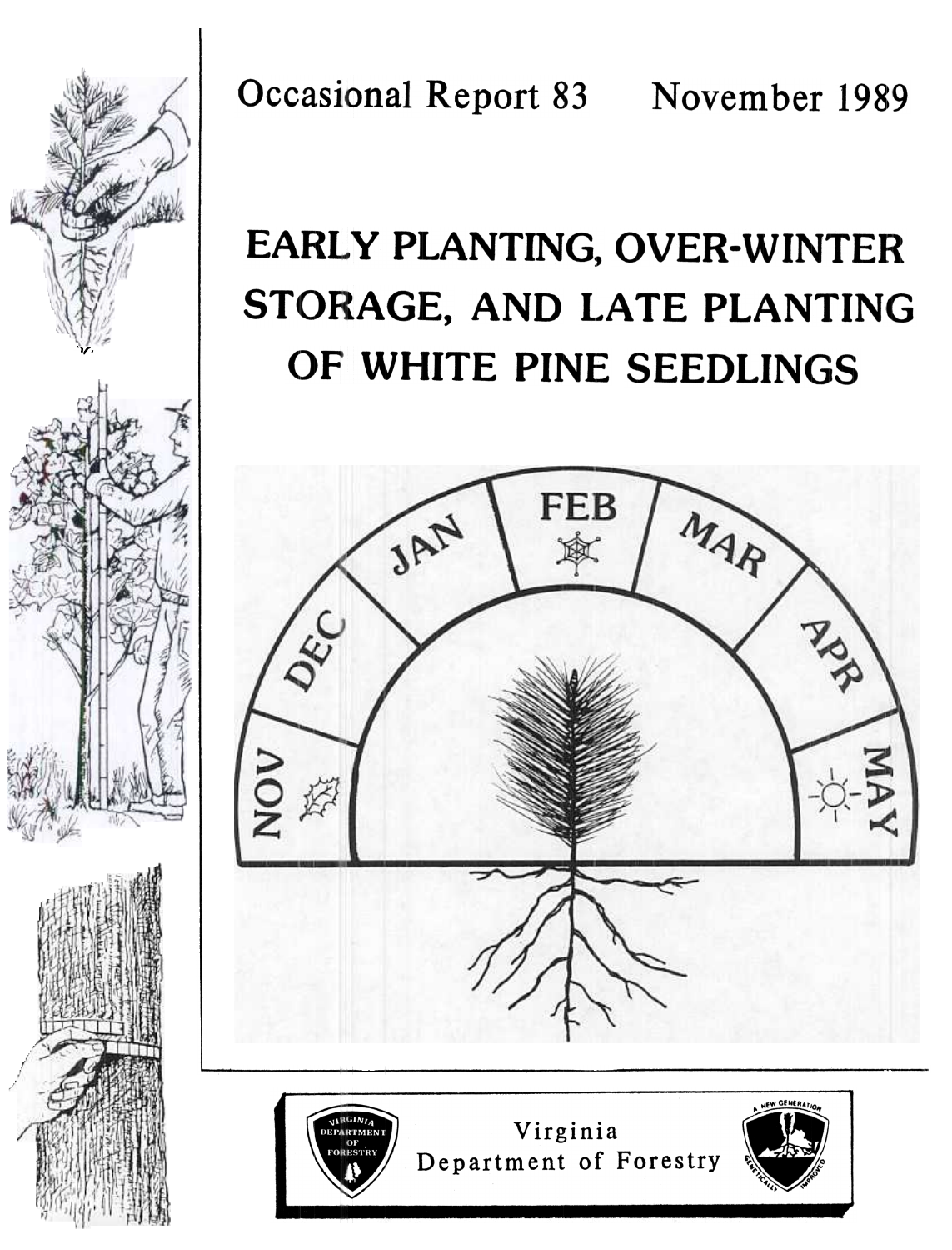# EARLY PLANTING, OVER-WINTER STORAGE, AND LATE PLANTING OF WHITE PINE SEEDLINGS

## By Tom Dierauf

#### ABSTRACT

A three year study was installed to evaluate early planting, over-winter storage, and late planting of white pine seedlings. The dates for early lifting amd planting were November 15, December 1, and December 15. Seedlings stored over winter were planted on March 1. Additional seedlings were lifted on March 1 and planted on March 1, April 1 and May 1.

Seedlings lifted and planted early, in November and December, survived as well as seedlings lifted and planted on March 1. Seedlings lifted early, stored over winter, and planted on March 1 did not survive as well as seedlings freshly lifted and planted on March 1. However, the differences can be partly attributed to the fact that 3 and  $\mathfrak s$ ½ months in storage was too long for satisfactory stora in standard, open-end packages. For seedlings lifted about March 1, survival tended to fall off when stored and planted on April 1 and May 1.

On the average, seedling heights after three seasons in the field were little affected by lifting and planting dates.

#### INTRODUCTION

At our Augusta Nursery in the Shenandoah Valley of Virginia, the soil often freezes in early December, and sometimes doesn't thaw until late February. When it does thaw for brief periods during the winter, the soils are often too wet to lift seedlings. There is an opportunity for some early lifting, but most of the lifting has traditionally been done in late February and March. Consequently, planting often doesn't start until later than we would like, and considerable planting is done in late April and May, when dry ground sometimes makes planting difficult and reduces survival.

Two things could help relieve this problem. One would be to lift seedlings early and plant them early, perhaps from mid-November until mid-December. The other would be to lift seedlings early, before the ground freezes, and store them over winter so they would be available for planting as soon as landowners might request them in late winter or early spring.

A study was installed over a three year period between 1981 and 1984, to compare early planting, planting on March 1 with seedlings lifted early and stored over winter, and planting on March 1, April 1, and May 1 with seedlings lifted on March 1.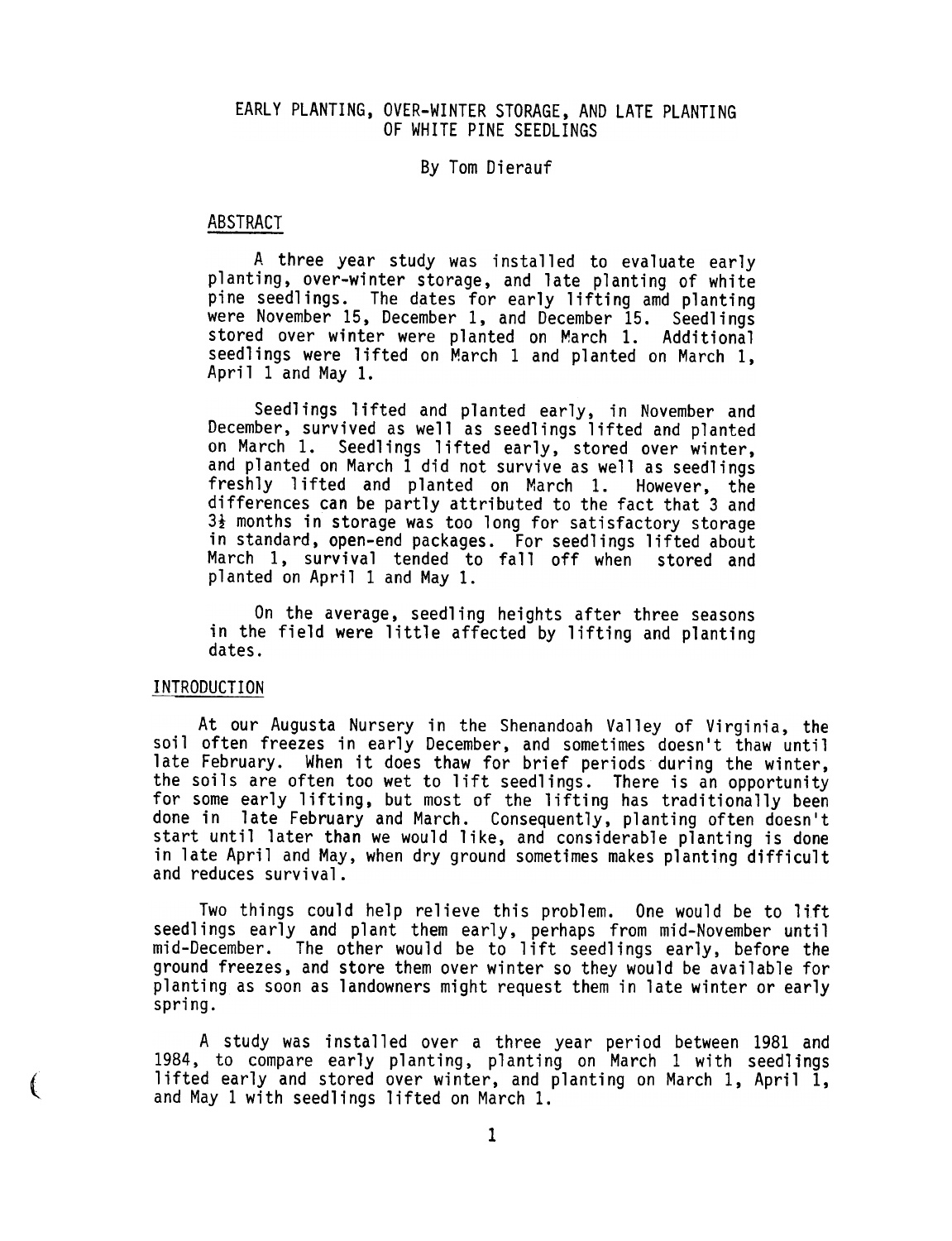#### PROCEDURE

Similar studies were installed over a three year period, 1981-82, 1982-83, and 1983-84, in each of our three western regions. The 1981-82 study included lifting on November 15, December 1, and December 15. Some of the seedlings lifted on these three dates were planted within two days at each of the three study locations, and some were packaged and placed in cold storage until the next planting date. The 1982-83 and 1983-84 studies eliminated the December 15 lifting and planting, but otherwise were the same as the 1981-82 study. For all three years, seedlings were also lifted on March 1. Some of these seedlings were planted within two days and others were placed in packages and stored until April 1 and May 1, when they were removed from cold storage and planted.

One of the 1984-85 locations suffered severe mortality from pales weevil, so this study had to be dropped. The remaining eight studies were evaluated annually for three years, measuring heights of surviving seedlings to the nearest .1 foot.

Field installations included 3 replications of each treatment in randomized blocks, with a 20-seedling row of each treatment randomly assigned to each block. Six of the nine field installations were on abandoned fields and three were on site-prepared, cutover woodland.

### RESULTS AND DISCUSSION

The 15-week storage period from November 15 until March 1 was too long for the standard, 500-seedling, open-ended packages we use operationally. The seedlings were somewhat dry when some of the packages were opened. This was also true of some of the seedlings lifted and stored on December 1. If we were to use over-winter storage operationally, we would probably want to provide more protection from drying than is provided by standard, open-ended packages.

Table 1 presents survival information for all eight studies after two seasons in the field (three seasons for one study), excluding the one study that had to be abandoned because of pales weevil damage.1/ Table 2 presents average survival for all studies combined, for the eight treatments that were common to all studies. The very low survival for the Region 7 study in 1982-83 can probably be attributed to below normal rainfall in July, August, and September of 1983. Excluding this study from the summary in Table 2 increases the overall averages for the remaining 7 studies by from 5 to 7 percentage points and does not change the ranking of the treatments.

l/Survival percents were transformed to arc sine percent and analyses of variance were performed. Duncan's New Multiple Range Test was used to test for differences among treatments, and means in the table followed by the same letter are not significantly different at the .05 level.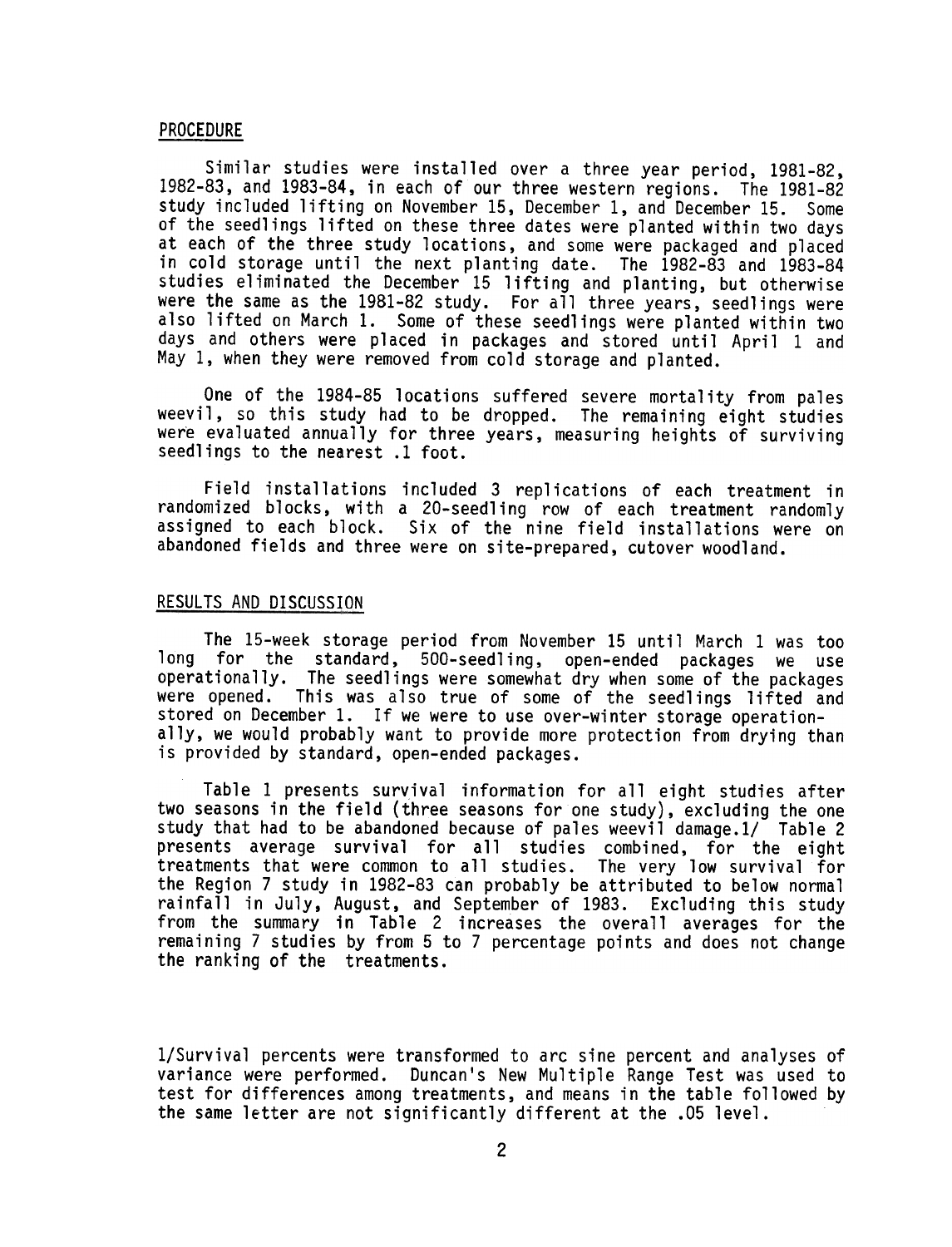Early planting, using seedlings lifted between November 15 and December 15, was as good as planting with freshly lifted seedlings on March 1. This study suggests that we can safely do more planting in late November and early December. The only precaution might be to postpone early planting if the soil is dry.

Early lifting, with over-winter storage until March I, also looks promising. Apparently, the seedlings are dormant enough by November 15 to store satifactorily for the 3 1/2 month period until March 1. If we were going to do this operationally, however, we would want to cover seedling packages with plastic or pack seedlings in waterproof boxes to reduce moisture loss during storage.

Table 3 presents average seedling height after 3 seasons in the field (4 seasons for one study) for all 8 studies. Table 4 presents average height for all studies combined, for the eight treatments that were common to all studies. Heights were little affected by treatments.

(

l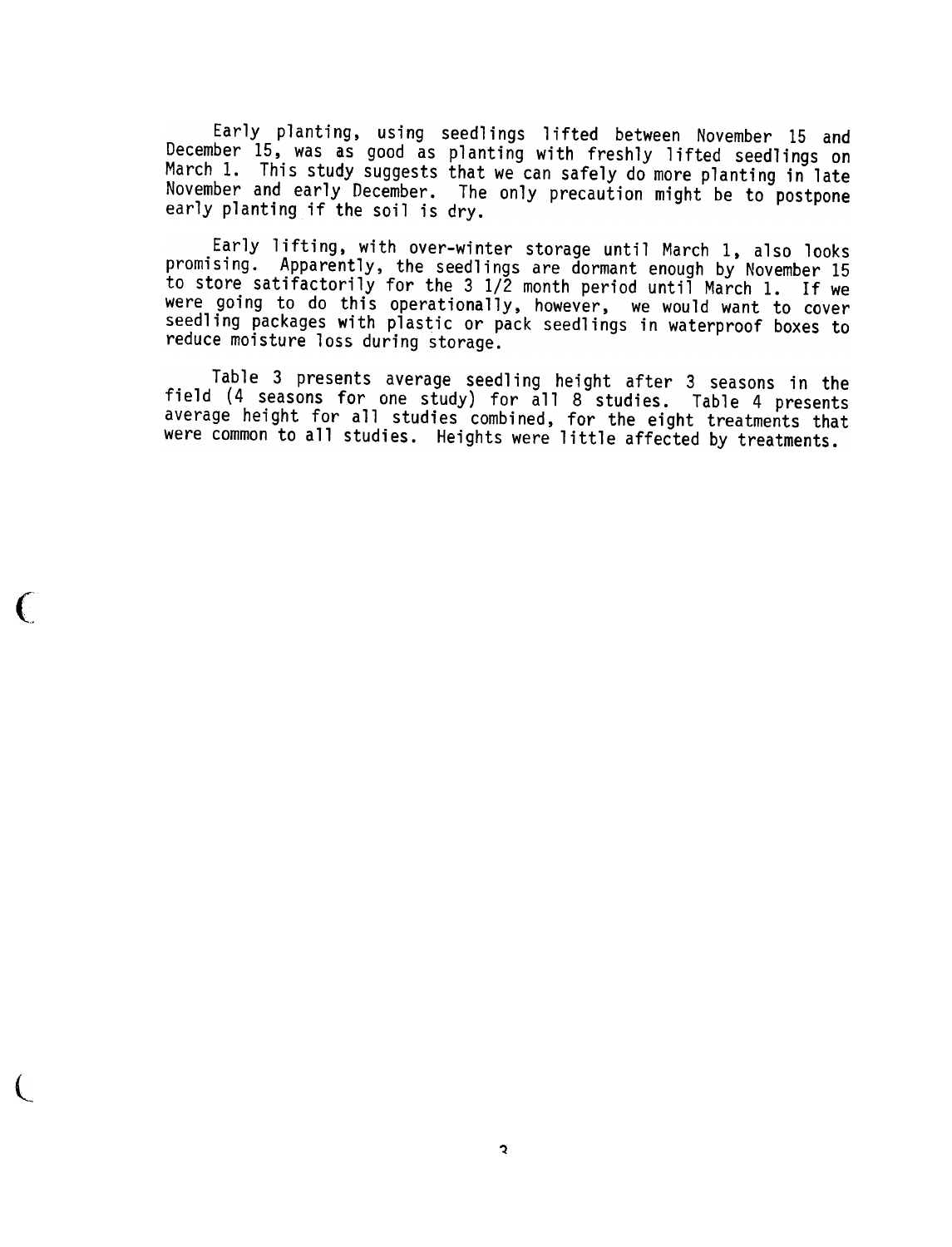Table 1. Average survival for each study after 2 seasons $^{1/}$ 

| Year        | <b>Lift</b> | Plant                         | $\overline{5}$                              | Region<br>$\underline{6}$                     | $\overline{\mathcal{I}}$              | Means                |
|-------------|-------------|-------------------------------|---------------------------------------------|-----------------------------------------------|---------------------------------------|----------------------|
| 1982-83     | 11/15       | 11/15<br>12/1<br>12/15<br>3/1 | 90 a<br>$80$ ab<br>67 bcd<br>68 bcd         | 95<br>$\mathbf{a}$<br>72 ab<br>82 ab<br>88 ab | 38<br>a<br>37 a<br>20<br>a<br>17<br>a | 74<br>63<br>56<br>58 |
|             | 12/1        | 12/1<br>12/15<br>3/1          | 77 abc<br>67<br>bcd<br>58 cd                | 83 ab<br>87 ab<br>88 ab                       | 37a<br>40<br>a<br>28a                 | 66<br>64<br>58       |
|             | 12/15       | 12/15<br>3/1                  | 68 bcd<br>58 cd                             | 65 ab<br>83 ab                                | 35a<br>25a                            | 56<br>55             |
|             | 3/1         | 3/1<br>4/1<br>5/1             | 70 bcd<br>68 bcd<br>53 d                    | 85 ab<br>87<br>ab<br>54<br>þ                  | 23a<br>23a<br>27a                     | 59<br>59<br>45       |
|             |             | Means                         | 69                                          | 81                                            | 29                                    | 60                   |
| <u>Year</u> | <u>Lift</u> | Plant                         | $\overline{5}$                              | Region<br><u>6</u>                            | $\overline{L}$                        | <b>Means</b>         |
| 1983-84     | 11/15       | 11/15<br>12/1<br>3/1          | 93a<br>88 ab<br>45 d                        | 90 a<br>81<br>$\mathbf{a}$<br>70<br>a         | 75 a<br>88a<br>72 a                   | 86<br>86<br>62       |
|             | 12/1        | 12/1<br>3/1                   | 88 ab<br>90 ab                              | 73a<br>93 a                                   | 88 a<br>87a                           | 83<br>90             |
|             | 3/1         | 3/1<br>4/1<br>5/1             | 90 ab<br>82 <sub>b</sub><br>65 <sub>c</sub> | 92 a<br>85 a<br>80a                           | 83 a<br>72a<br>78 a                   | 88<br>79<br>74       |
|             |             | Means                         | 80                                          | 83                                            | 80                                    | 81                   |

1/

After 3 seasons for Region 6 in 1983-84.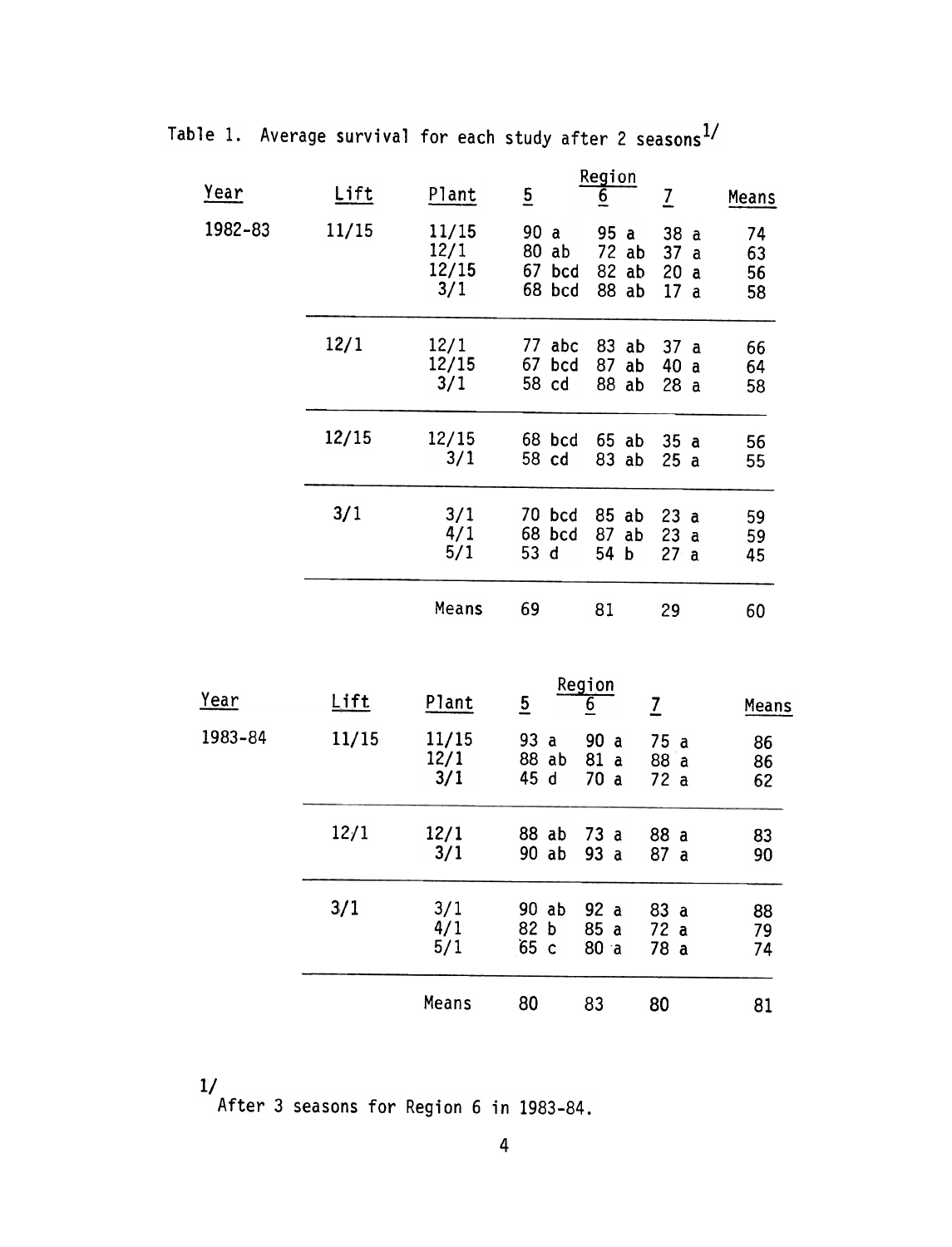| ဥ<br>൹                                                                    |
|---------------------------------------------------------------------------|
|                                                                           |
|                                                                           |
| G<br>¢<br>1<br>$\tilde{\mathbf{r}}$<br>۰<br>1.<br>ł.<br>าน<br>൹<br>c<br>L |
|                                                                           |

1984-85 Year

|         | $\frac{3}{1}$              | 12/1              | $\frac{L_{\text{eff}}}{11/15}$             |
|---------|----------------------------|-------------------|--------------------------------------------|
| Means   | 3/11<br>5/21               | $\frac{15}{2}$    | Plant<br>11/15<br>12/11<br>12/1            |
| 74      | 80<br>20<br>20<br>نم نم نم | 77<br>68<br>يم يو | lຫ<br>828<br>Region<br>نو نو نو            |
| $^{94}$ | 988<br><b>ಇದ್</b>          | 88<br>် ၁         | 8<br>8<br>8<br>8<br>8<br>Įσ<br>app<br>comp |
| ı       | 1<br>1                     |                   | လ                                          |
| 2       | <b>974</b><br>24           | စ္ထစ္ထ            | Means<br>882<br>882                        |

Table 2. Table 7 Overall average survival. Overall average survival.

| 3/1                  | 1/21            | 11/15                       | Lift                    |
|----------------------|-----------------|-----------------------------|-------------------------|
| 3/11<br>5/11<br>5/11 | $\frac{15}{3}$  | $\frac{11}{2}$ /15<br>12/15 | Plant                   |
| <b>272</b><br>24     | 762             | <b>2728</b>                 | All 8 Studies           |
| 878                  | <b>22</b><br>19 | 8822                        | 7 Studies <sup>3/</sup> |

 $3/\sqrt{2}$  Excluding the Region 7 study in 1982-83. <sup>2/</sup>Destroyed by pales weevils<br>a / 3/Excluding the Region 7 study in 1982-83. 2/Destroyed by pales weevils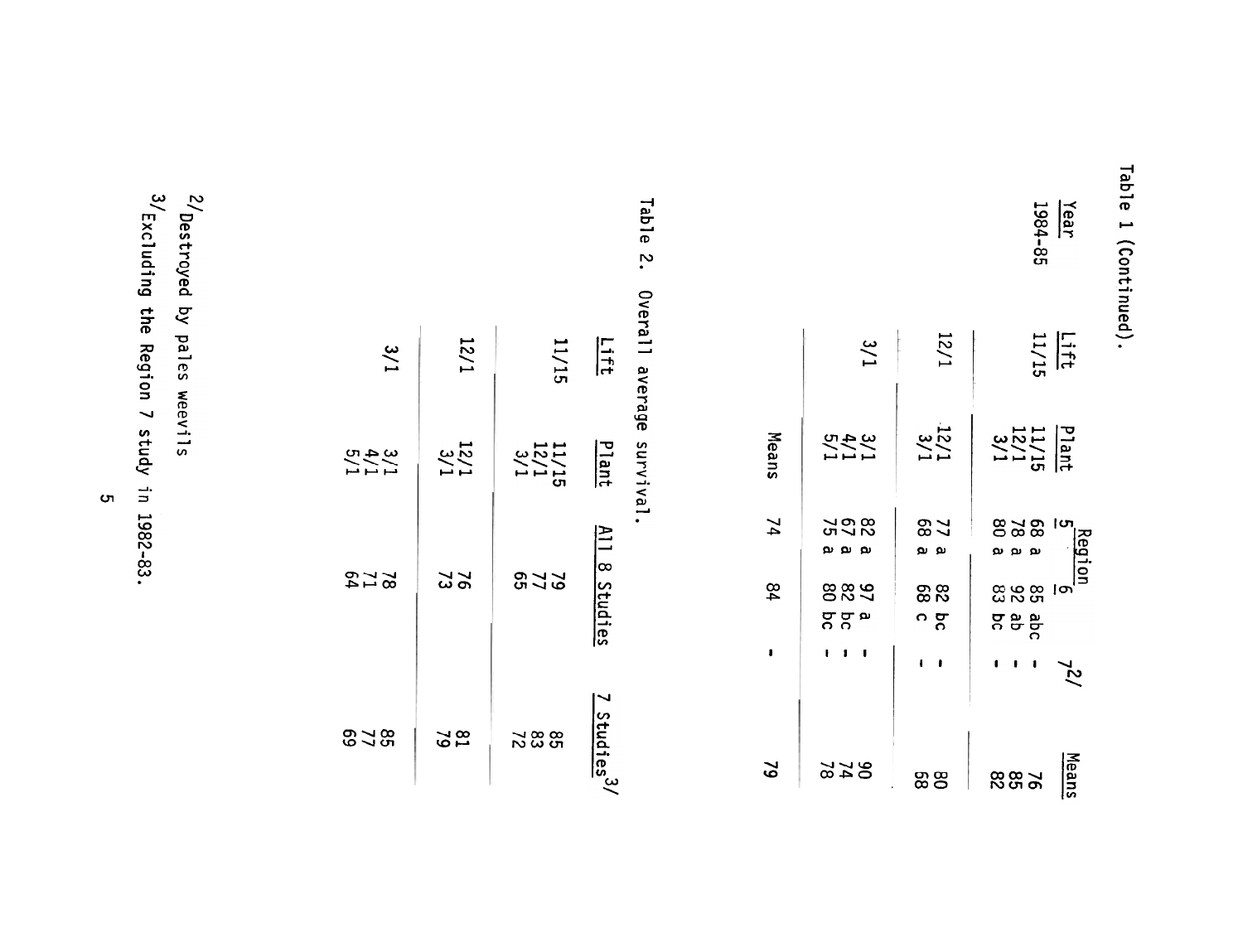|             |             |                               | <u>Region</u>                                             |                                   |                                             |                          |
|-------------|-------------|-------------------------------|-----------------------------------------------------------|-----------------------------------|---------------------------------------------|--------------------------|
| <u>Year</u> | <u>Lift</u> | Plant                         | $\overline{5}$                                            | $\overline{6}$                    | $\overline{2}$                              | Means                    |
| 1982-83     | 11/15       | 11/15<br>12/1<br>12/15<br>3/1 | 3.4<br>$\mathbf{a}$<br>3.2ab<br>3.2ab<br>2.9 <sub>b</sub> | 4.5a<br>4.2 a<br>4.2a<br>4.3a     | 1.7 a<br>1.2ab<br>1.2ab<br>1.0 <sub>b</sub> | 3.2<br>2.8<br>2.8<br>2.7 |
|             |             | 12/1<br>12/15<br>3/1          | 3.2ab<br>2.9 <sub>b</sub><br>3.2ab                        | 4.2 a<br>3.6 <sub>b</sub><br>4.2a | 1.6ab<br>1.5ab<br>1.2ab                     | 3.0<br>2.7<br>2.8        |
|             |             | 12/15<br>3/1                  | 2.8 <sub>b</sub><br>2.9 <sub>b</sub>                      | 4.0ab<br>4.0ab                    | 1.3ab                                       | 1.4 ab 2.7<br>2.7        |
|             | 3/1         | 3/1<br>4/1<br>5/1             | 3.2ab<br>3.0ab<br>3.0ab                                   | 4.5a<br>4.2a<br>4.3 a             | $1.5$ ab<br>1.6ab<br>1.2ab                  | 3.0<br>2.9<br>2.8        |
|             |             | Means                         | 3.0                                                       | 4.2                               | 1.3                                         | 2.9                      |
| 1983-84     | 11/15       | 11/15<br>12/1<br>3/1          | 2.5ab<br>2.5ab<br>$2.3$ bc                                | 3.0a<br>2.5a<br>2.7a              | 3.5a<br>3.6a<br>3.4a                        | 3.0<br>2.9<br>2.8        |
|             |             | 12/1<br>3/1                   | 2.6a<br>2.6a                                              | 2.6a<br>2.6a                      | 3.5a<br>3.5a                                | 2.9<br>2.9               |
|             |             | 3/1<br>4/1<br>5/1             | 2.4 abc 2.7 a<br>2.1 <sub>c</sub>                         | $2.3$ abc $2.6$ a<br>2.8a         | 3.3a<br>3.0a<br>3.1a                        | 2.7<br>2.7<br>2.7        |
|             |             | Means                         | 2.4                                                       | 2.7                               | 3.4                                         | 2.8                      |

Table 3. Average height for each study after 3 seasons $^{1/}$ 

 $1/A$ fter 4 seasons for Region 6 study in 1982-83.